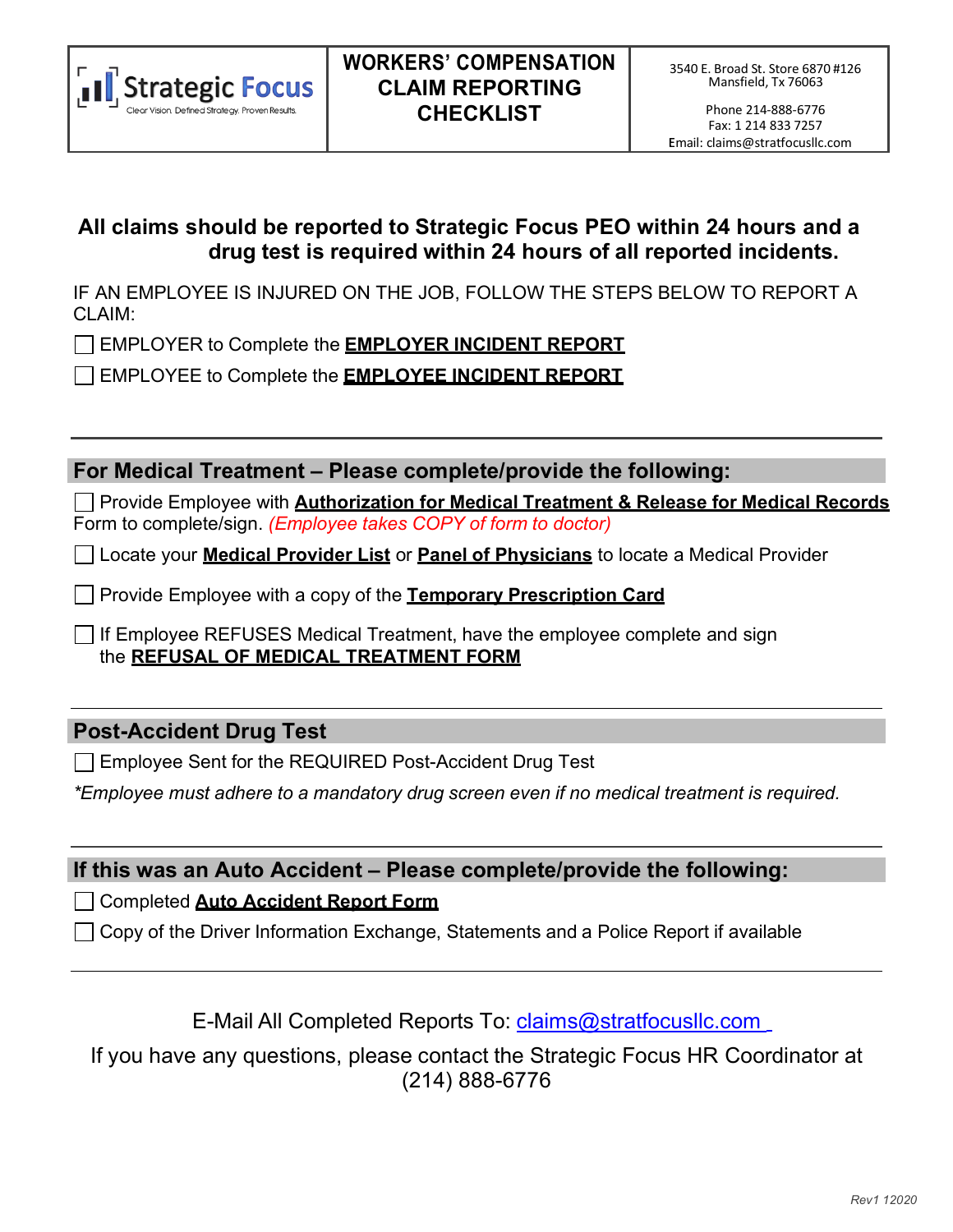|                                                                                                                                                                                                                                |                                                                                                               |                        |                                                       | <b>EMPLOYER</b> |                |                                                                                               | 3540 E. Broad St. Store 6870 #126<br>Mansfield, Tx 76063 |
|--------------------------------------------------------------------------------------------------------------------------------------------------------------------------------------------------------------------------------|---------------------------------------------------------------------------------------------------------------|------------------------|-------------------------------------------------------|-----------------|----------------|-----------------------------------------------------------------------------------------------|----------------------------------------------------------|
| <b>Strategic Focus</b><br>Clear Vision. Defined Strategy. Proven Results.                                                                                                                                                      |                                                                                                               | <b>INCIDENT REPORT</b> |                                                       |                 |                | Phone 214-888-6776                                                                            |                                                          |
|                                                                                                                                                                                                                                |                                                                                                               |                        |                                                       |                 |                | Email: claims@stratfocusllc.com                                                               | Fax: 1 214 833 7257                                      |
|                                                                                                                                                                                                                                |                                                                                                               |                        |                                                       |                 |                |                                                                                               |                                                          |
|                                                                                                                                                                                                                                |                                                                                                               |                        |                                                       | incident.       |                | All claims should be reported to Strategic Focus PEO within 24 hours of any reported employee |                                                          |
|                                                                                                                                                                                                                                |                                                                                                               |                        |                                                       |                 |                | Email the completed forms to claims@stratfocusllc.com FAX (214) 833-7257                      |                                                          |
| THIS FORM TO BE COMPLETED BY THE EMPLOYER<br>D                                                                                                                                                                                 |                                                                                                               |                        |                                                       |                 |                |                                                                                               |                                                          |
| EMPLOYER NAME/CLIENT ID: University of the contract of the contract of the contract of the contract of the contract of the contract of the contract of the contract of the contract of the contract of the contract of the con |                                                                                                               |                        |                                                       |                 |                |                                                                                               |                                                          |
|                                                                                                                                                                                                                                |                                                                                                               |                        |                                                       |                 |                |                                                                                               |                                                          |
|                                                                                                                                                                                                                                |                                                                                                               |                        |                                                       |                 |                |                                                                                               |                                                          |
| <b>INJURED WORKER INFORMATION</b>                                                                                                                                                                                              |                                                                                                               |                        |                                                       |                 |                |                                                                                               |                                                          |
| Name:                                                                                                                                                                                                                          |                                                                                                               |                        |                                                       |                 |                |                                                                                               |                                                          |
| Date of Birth:                                                                                                                                                                                                                 |                                                                                                               |                        | SS#: (Last 4 digits)                                  |                 |                | Date of Hire:                                                                                 |                                                          |
| Address:                                                                                                                                                                                                                       |                                                                                                               |                        | City:                                                 |                 |                |                                                                                               |                                                          |
| Phone #:<br>State:<br>Zip:                                                                                                                                                                                                     |                                                                                                               |                        |                                                       |                 |                |                                                                                               |                                                          |
| Job Title:                                                                                                                                                                                                                     |                                                                                                               |                        |                                                       |                 | □ Full Time    | $\Box$ Part Time                                                                              | □Seasonal                                                |
| How many days per week does the employee work? __________                                                                                                                                                                      |                                                                                                               |                        |                                                       |                 |                | Scheduled Days Off                                                                            |                                                          |
|                                                                                                                                                                                                                                | OM OT OW OTH OFRI OSAT OSUN<br>From UAM OPM to UAM OPM<br>$\Box$ Rotating                                     |                        |                                                       |                 |                |                                                                                               |                                                          |
| □Yes □No                                                                                                                                                                                                                       | Was the employee hired to work 40 hours per week?<br>If no, for how many hours a week was the employee hired? |                        |                                                       |                 |                |                                                                                               |                                                          |
| Last date of work after incident:                                                                                                                                                                                              |                                                                                                               |                        | Start time of shift on date of incident: ____ □AM □PM |                 |                |                                                                                               |                                                          |
| <b>DETAILS OF INCIDENT</b>                                                                                                                                                                                                     |                                                                                                               |                        |                                                       |                 |                |                                                                                               |                                                          |
| Date of incident:<br>Time of incident:<br>$\Box AM \Box PM$                                                                                                                                                                    |                                                                                                               |                        |                                                       |                 |                |                                                                                               |                                                          |
| Location of incident (include address if different from employer address):                                                                                                                                                     |                                                                                                               |                        |                                                       |                 |                |                                                                                               |                                                          |
| Describe how and why incident/injury occurred:                                                                                                                                                                                 |                                                                                                               |                        |                                                       |                 |                |                                                                                               |                                                          |
|                                                                                                                                                                                                                                |                                                                                                               |                        |                                                       |                 |                |                                                                                               |                                                          |
|                                                                                                                                                                                                                                |                                                                                                               |                        |                                                       |                 |                |                                                                                               |                                                          |
|                                                                                                                                                                                                                                |                                                                                                               |                        |                                                       |                 |                |                                                                                               |                                                          |
| Part(s) of the body impacted: (Be Specific, e.g., left eye, right forearm, right hand, left lower back)                                                                                                                        |                                                                                                               |                        |                                                       |                 |                |                                                                                               |                                                          |
| Type of Injury/Illness: (Be Specific, e.g., cut, bruise, needlestick, strain, burn)                                                                                                                                            |                                                                                                               |                        |                                                       |                 |                |                                                                                               |                                                          |
| Incident Reported to:                                                                                                                                                                                                          | Date reported:                                                                                                |                        |                                                       |                 | Time reported: | $\Box AM$ $\Box PM$                                                                           |                                                          |
| Witnesses? □Yes □No<br>If Yes, list witnesses:                                                                                                                                                                                 |                                                                                                               |                        |                                                       |                 |                |                                                                                               |                                                          |

L

ı

I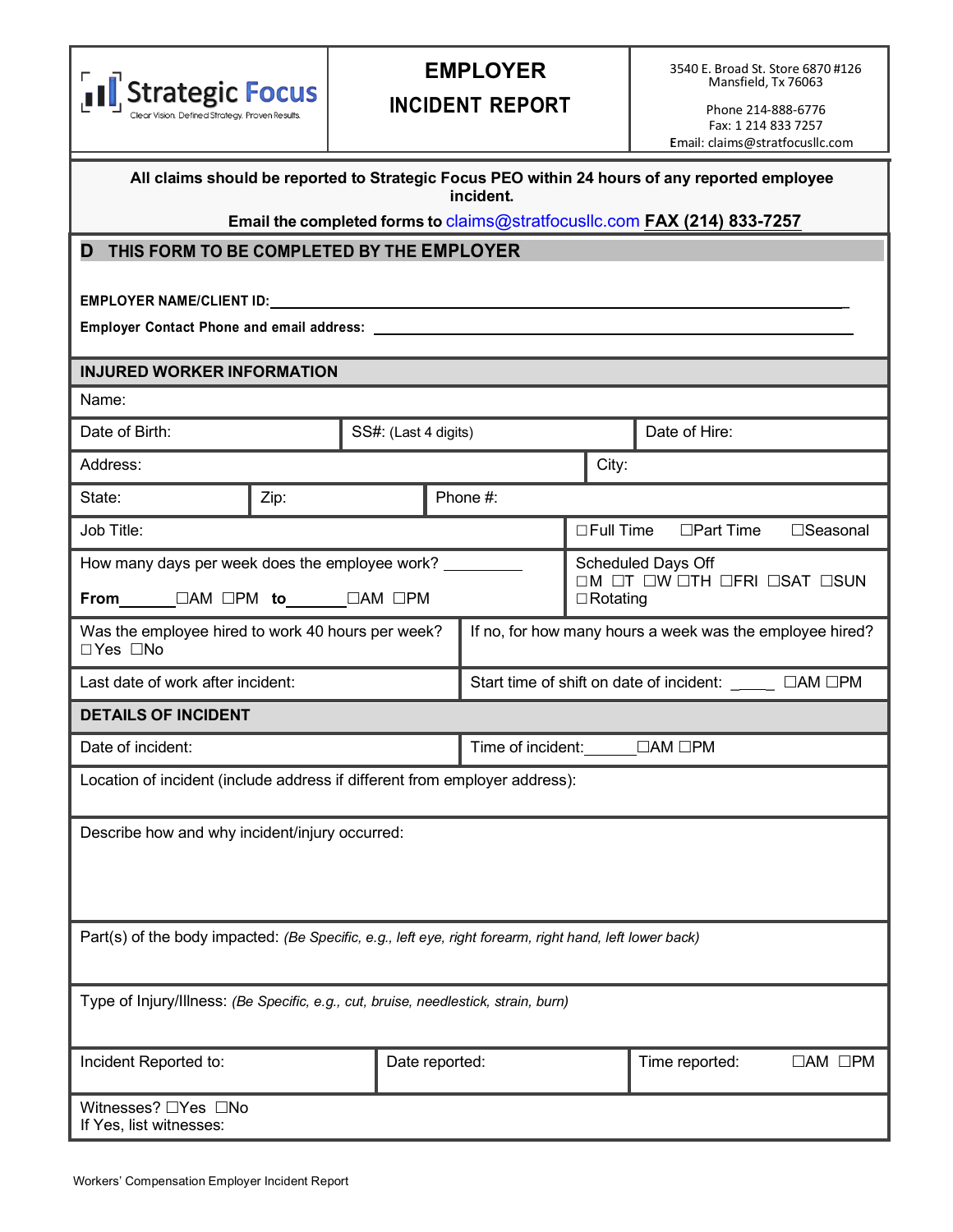

# **EMPLOYER**

## **INCIDENT REPORT**

3540 E. Broad St. Store 6870 #126 Mansfield, Tx 76063

Phone 214-888-6776 Fax: 1 214 833 7257 :Email: [claims@stratfocusllc.com](mailto:wc@engagepeo.com)

| <b>EMPLOYER INCIDENT REPORT CONTINUED</b>                                                                                             |                                                   |                                           |  |  |  |
|---------------------------------------------------------------------------------------------------------------------------------------|---------------------------------------------------|-------------------------------------------|--|--|--|
| Did injured worker require medical treatment?<br>□Yes □No □First Aid                                                                  |                                                   |                                           |  |  |  |
| Name of Doctor/Hospital/Clinic (if applicable):                                                                                       | Address of Doctor/Hospital/Clinic:                |                                           |  |  |  |
|                                                                                                                                       |                                                   |                                           |  |  |  |
| First Date of Medical Treatment:                                                                                                      | Phone #:                                          |                                           |  |  |  |
| Returned to work? □Yes □No                                                                                                            |                                                   | Paid for day of incident/injury? □Yes □No |  |  |  |
| If Yes, Date Returned to Work:<br>□ Full Duty □ Light Duty                                                                            | Anticipated Return to Work Date?                  |                                           |  |  |  |
| Drug Tested? □Yes □No                                                                                                                 |                                                   |                                           |  |  |  |
| If Yes, Date & Time:                                                                                                                  |                                                   |                                           |  |  |  |
| Is there any reason to question the validity of claim?<br>□Yes □No                                                                    | Is employer aware of any pre-existing conditions? |                                           |  |  |  |
| Was there any other person/piece of equipment that<br>may have been the cause of the incident/injury?                                 | Were any safety rules violated?                   |                                           |  |  |  |
| □Yes □No                                                                                                                              | □Yes □No                                          |                                           |  |  |  |
| Please provide any other information, observations or details about employee and/or incident that may be important<br>for us to know: |                                                   |                                           |  |  |  |
| <b>REPORT PREPARED BY:</b>                                                                                                            | <b>SIGNATURE:</b>                                 | DATE:                                     |  |  |  |
|                                                                                                                                       |                                                   |                                           |  |  |  |
| All claims should be reported to Strategic Focus PEO within 24 hours of any reported employee<br>incident.                            |                                                   |                                           |  |  |  |
| Email the completed forms to claims@stratfocuslic.com FAX (214) 833-7257                                                              |                                                   |                                           |  |  |  |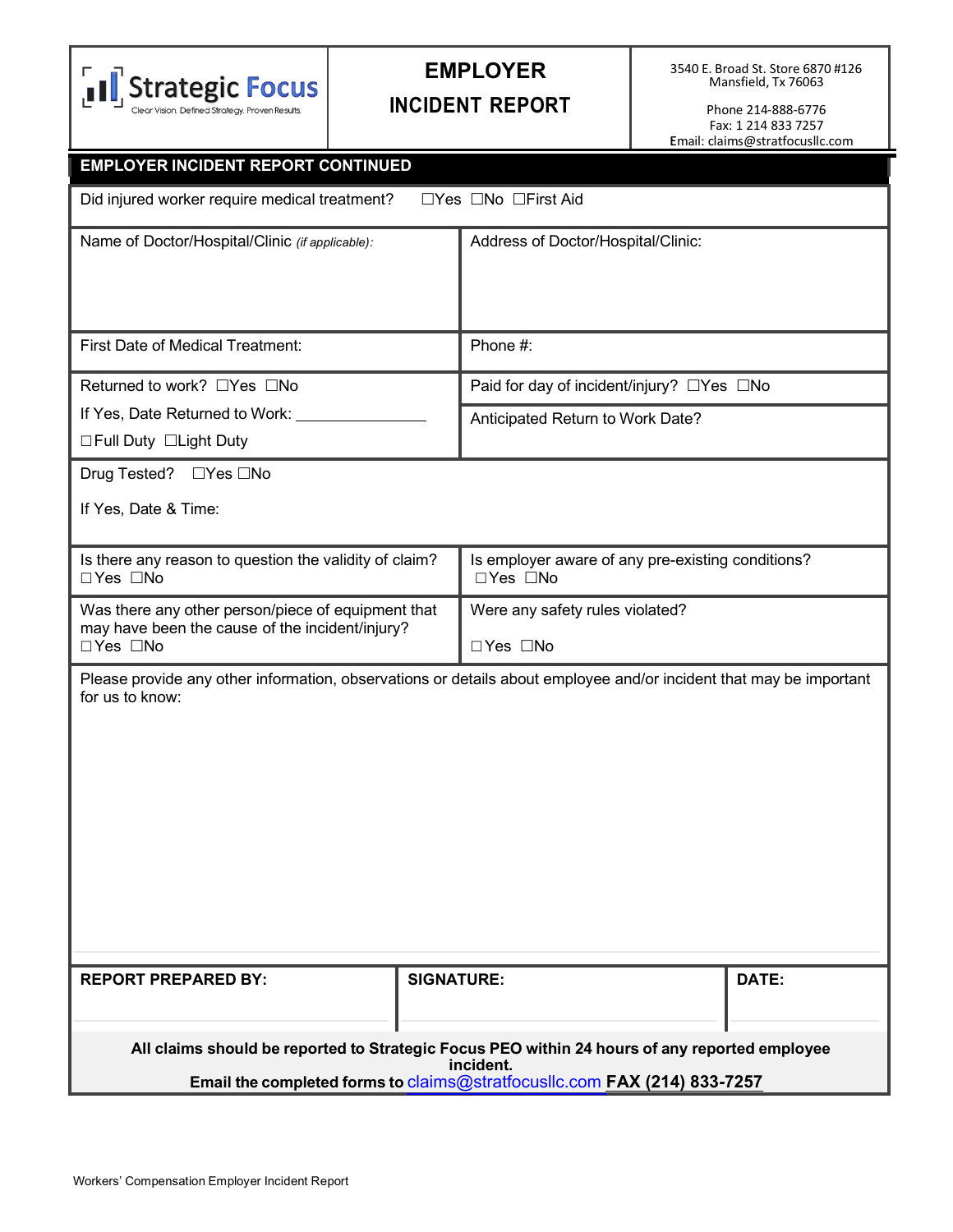

# **EMPLOYEE**

**INCIDENT REPORT**

Phone 214-888-6776 Fax: 1 214 833 7257 :Email: [claims@stratfocusllc.com](mailto:wc@engagepeo.com)

| All claims should be reported to Strategic Focus PEO within 24 hours of any reported employee<br>incident.<br>Email the completed forms to claims@stratfocusllc.com FAX (214) 833-7257 |                                                                                                                                                                                                                                                                                                                   |                      |                   |                           |                                      |                     |  |
|----------------------------------------------------------------------------------------------------------------------------------------------------------------------------------------|-------------------------------------------------------------------------------------------------------------------------------------------------------------------------------------------------------------------------------------------------------------------------------------------------------------------|----------------------|-------------------|---------------------------|--------------------------------------|---------------------|--|
| THIS FORM TO BE COMPLETED BY THE EMPLOYEE<br>D                                                                                                                                         |                                                                                                                                                                                                                                                                                                                   |                      |                   |                           |                                      |                     |  |
| Your Name:                                                                                                                                                                             |                                                                                                                                                                                                                                                                                                                   |                      | Phone #:          |                           |                                      |                     |  |
| Job title:                                                                                                                                                                             |                                                                                                                                                                                                                                                                                                                   |                      | Your Supervisor:  |                           |                                      |                     |  |
| Person you reported the injury to:                                                                                                                                                     |                                                                                                                                                                                                                                                                                                                   |                      |                   |                           |                                      |                     |  |
| Date you REPORTED the injury:                                                                                                                                                          |                                                                                                                                                                                                                                                                                                                   |                      |                   |                           | Time you REPORTED the injury:        | $\Box AM$ $\Box PM$ |  |
| <b>DETAILS OF INCIDENT</b>                                                                                                                                                             |                                                                                                                                                                                                                                                                                                                   |                      |                   |                           |                                      |                     |  |
| Date of incident:                                                                                                                                                                      |                                                                                                                                                                                                                                                                                                                   |                      | Time of incident: |                           | $\Box AM \Box PM$                    |                     |  |
|                                                                                                                                                                                        | Where did the incident occur (location)?                                                                                                                                                                                                                                                                          |                      |                   |                           |                                      |                     |  |
|                                                                                                                                                                                        | Describe in detail how the injury occurred, including object, material or substance that injured you:                                                                                                                                                                                                             |                      |                   |                           |                                      |                     |  |
| Part(s) of the body impacted: (Be Specific, e.g., left eye, right forearm, right hand, left lower back)                                                                                |                                                                                                                                                                                                                                                                                                                   |                      |                   |                           |                                      |                     |  |
|                                                                                                                                                                                        | Type of Injury/Illness: (Be Specific, e.g., cut, bruise, needlestick, strain, burn)                                                                                                                                                                                                                               |                      |                   |                           |                                      |                     |  |
|                                                                                                                                                                                        | Have you injured this part(s) of your body before?                                                                                                                                                                                                                                                                | $\Box$ Yes $\Box$ No |                   |                           | If Yes, please provide detail below: |                     |  |
| <b>Date</b>                                                                                                                                                                            | <b>Description (Body part/area affected)</b>                                                                                                                                                                                                                                                                      |                      |                   | <b>Treating Physician</b> |                                      |                     |  |
|                                                                                                                                                                                        |                                                                                                                                                                                                                                                                                                                   |                      |                   |                           |                                      |                     |  |
| What could you have done to prevent this injury? (e.g. more training, wear non-slip shoes, protective gloves or eyewear)                                                               |                                                                                                                                                                                                                                                                                                                   |                      |                   |                           |                                      |                     |  |
| Name of Doctor/Hospital/Clinic                                                                                                                                                         |                                                                                                                                                                                                                                                                                                                   |                      | Address:          |                           |                                      |                     |  |
|                                                                                                                                                                                        | Phone #:<br>First date of medical treatment:                                                                                                                                                                                                                                                                      |                      |                   |                           |                                      |                     |  |
|                                                                                                                                                                                        | Any person who, knowingly and with intent to injure, defraud, or deceive any employer, employee or insurance company, files<br>a statement of claim containing any false or misleading information is guilty of a felony of the third degree. I have reviewed,<br>understand and acknowledge the above statement. |                      |                   |                           |                                      |                     |  |
| <b>EMPLOYEE SIGNATURE:</b>                                                                                                                                                             |                                                                                                                                                                                                                                                                                                                   |                      |                   | DATE:                     |                                      |                     |  |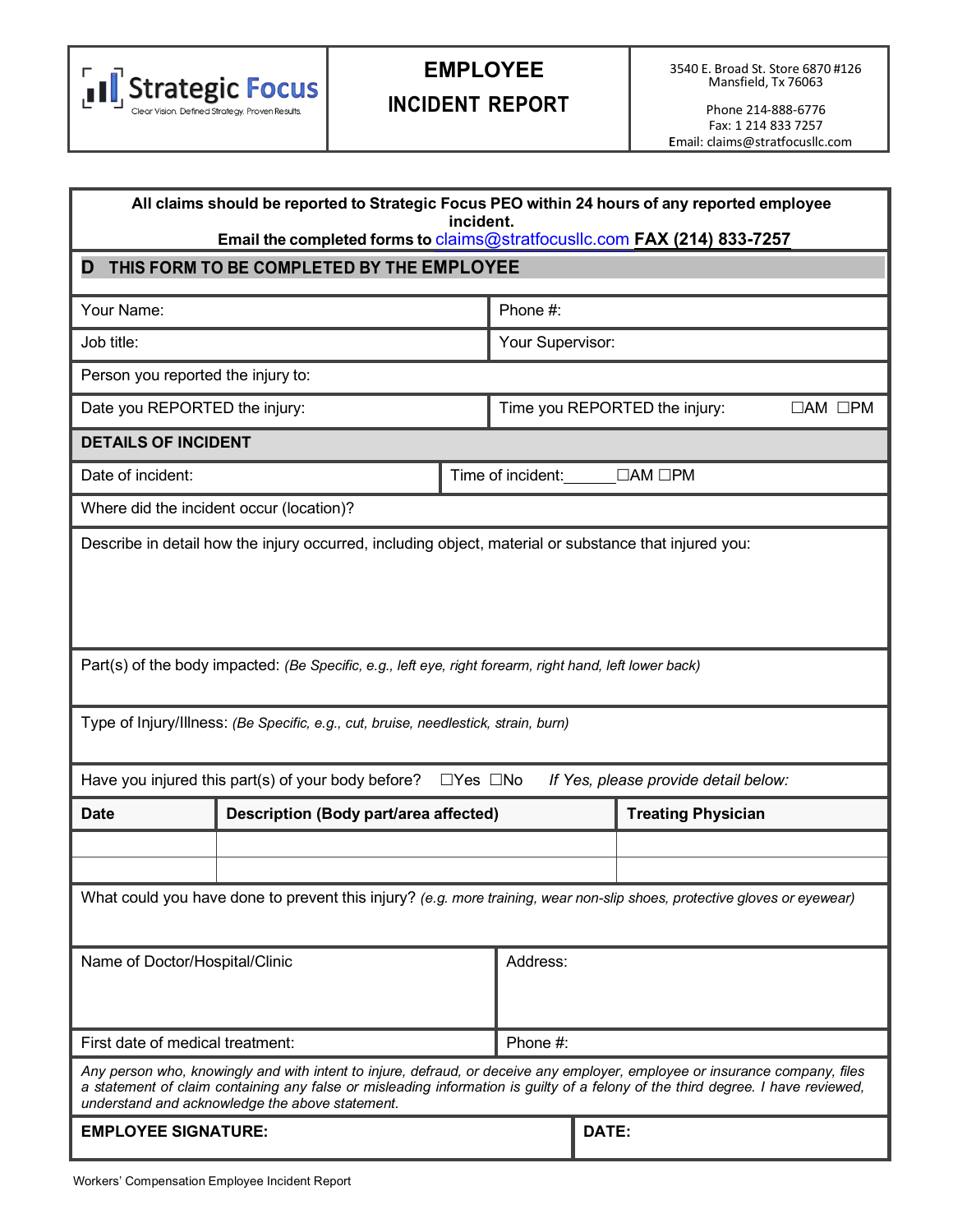

## **AUTHORIZATION FOR MEDICAL TREATMENT & RELEASE FOR MEDICAL RECORDS**

Phone 214-888-6776 Fax: 1 214 833 7257 :Email: [claims@stratfocusllc.com](mailto:wc@engagepeo.com)

| Email the completed forms to claims@stratfocusllc.com FAX (214) 833-7257                                                                       |                                                                                         |  |  |  |  |
|------------------------------------------------------------------------------------------------------------------------------------------------|-----------------------------------------------------------------------------------------|--|--|--|--|
| THIS FORM TO BE COMPLETED BY THE EMPLOYEE & COPY taken to the Medical Provider<br>D                                                            |                                                                                         |  |  |  |  |
| <b>MEDICAL TREATMENT AUTHORIZATION</b>                                                                                                         |                                                                                         |  |  |  |  |
| <b>EMPLOYEE NAME:</b>                                                                                                                          | <b>DATE OF INCIDENT:</b>                                                                |  |  |  |  |
|                                                                                                                                                |                                                                                         |  |  |  |  |
| This is authorization for initial medical treatment<br>arising from a job-related injury being reported under<br><b>Workers' Compensation.</b> | All billing and authorizations should be directed to<br><b>Strategic Focus PEO:</b>     |  |  |  |  |
|                                                                                                                                                | Strategic Focus PEO                                                                     |  |  |  |  |
| <b>NOTE: DRUG SCREEN REQUIRMENT:</b><br>A 10-panel drug screen is required on all work-related<br>injuries.                                    | Texas Mutual Claims:<br>PO Box 12029<br>Austin, Texas 78711<br>Healthcare: 888-532-5246 |  |  |  |  |

# **MEDICAL TREATMENT AUTHORIZED BY STRATEGIC FOCUS PEO:**

#### **AUTHORIZATION FOR MEDICAL RECORDS AND COMMUNICATION RELEASE**

I hereby authorize any licensed physician, chiropractor, medical practitioner, hospital, clinic or other medical or medically related facility, insurance company or other organization, institution or person, that has any records or knowledge of my mental or physical health, history, condition or well-being, to supply such information to my employer or its insurance carrier, claims administrator or attorneys.

I specifically authorize any treating physician or medical care provider to communicate orally or in writing with my employer or its insurance company, claims administrator, rehabilitation or medical management consultant or attorneys as to my care and treatment, and as to any other issues including diagnosis, prognosis, causal connection of care and treatment to my work injury or duties, and ability to work. I hereby waive my physician-patient privilege. In conjunction with this, I also authorize any treating physician or medical provider to review any additional materials provided to them.

A photocopy of this authorization shall be as valid as the original. This release shall remain valid for the length of my claim.

**Note: Workers' Compensation Requests Are Exempt From HIPAA**. Pursuant to 45 CFR, Sect. 164.512(1) a covered entity may without penalty under HIPAA disclose protected health information to the extent necessary to comply with the law relating to workers' compensation.

| <b>EMPLOYEE NAME (PLEASE PRINT):</b> | DATE OF BIRTH: |
|--------------------------------------|----------------|
| <b>EMPLOYEE SIGNATURE:</b>           | <b>DATE:</b>   |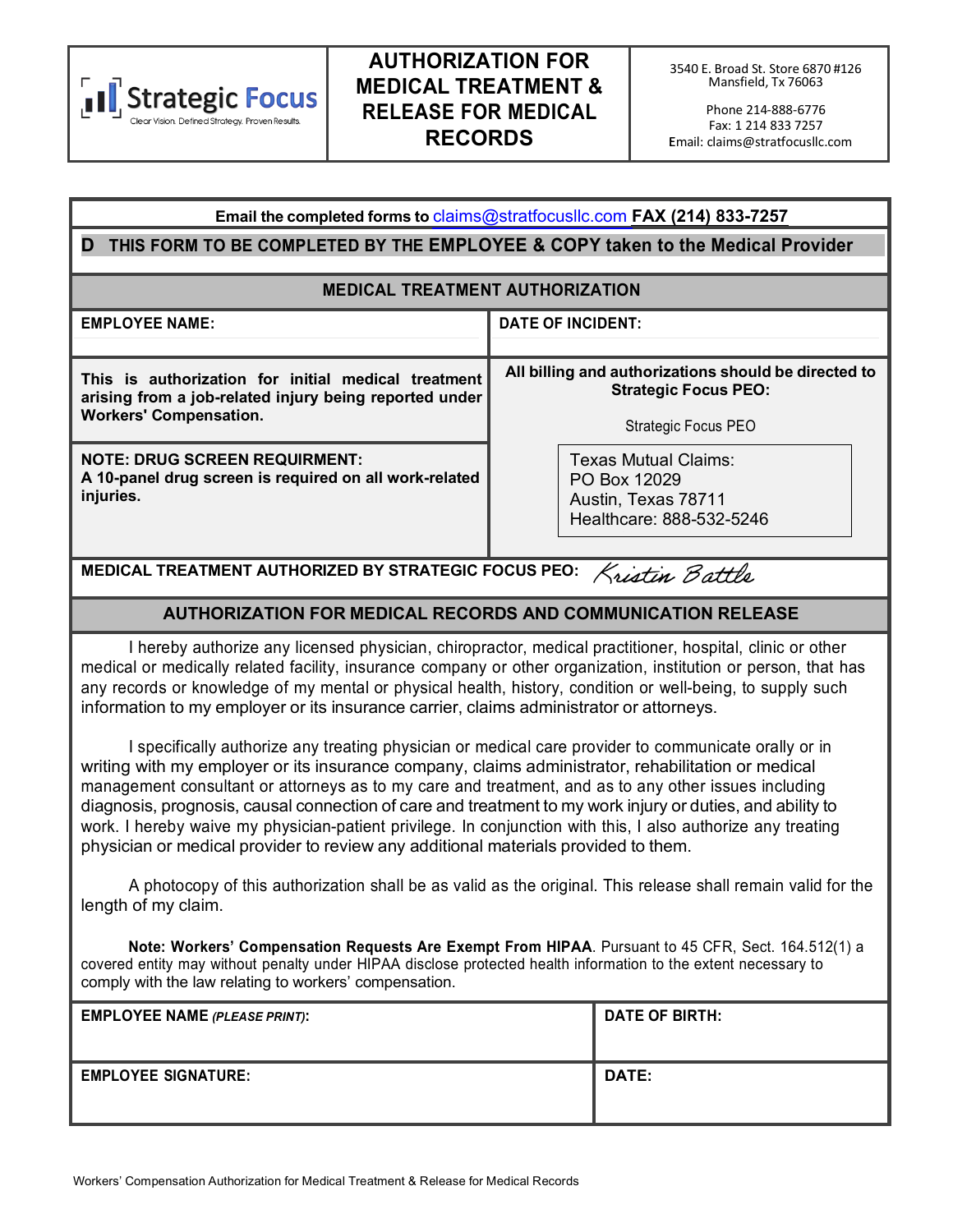

## **REFUSAL OF MEDICAL TREATMENT**

# **Email the completed forms to** claims@stratfocusllc.com **FAX (214) 833-7257**

#### **ACKNOWLEDGEMENT OF REFUSAL OF MEDICAL TREATMENT**

I, 1, 2008 and the medically evaluated for a work of the medically evaluated for a work

related injury I sustained on **No. 1. I understand that by signing this document any** 

future claims regarding this injury will require me to notify my supervisor immediately. I also understand that

even though I do not require medical treatment for this injury, I still must adhere to a mandatory drug screen.

**EMPLOYEE NAME** *(PLEASE PRINT)***:**

| <b>EMPLOYEE SIGNATURE:</b> | DATE:        |
|----------------------------|--------------|
| <b>EMPLOYER SIGNATURE:</b> | <b>DATE:</b> |